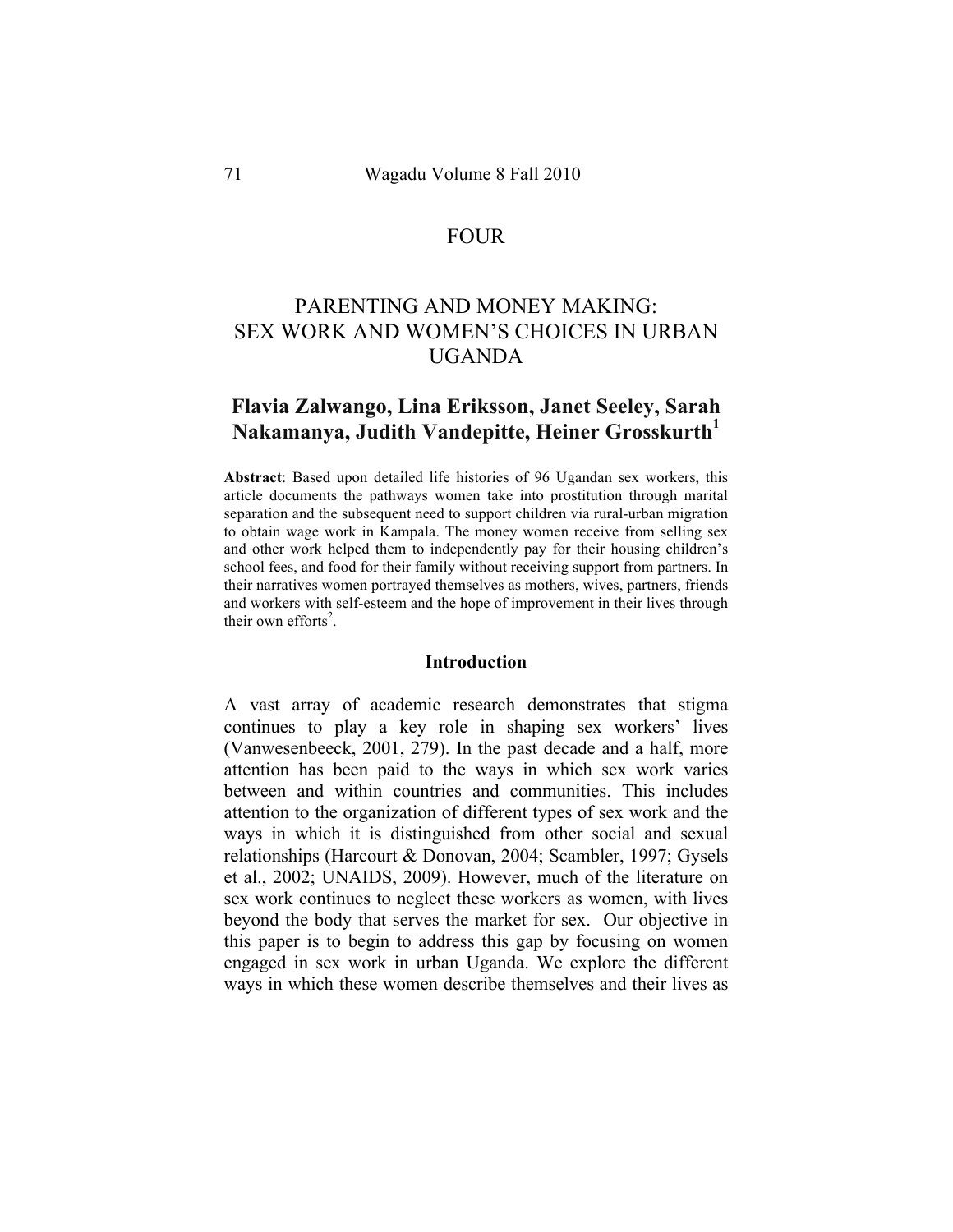mothers, partners and daily wage laborers, juggling their family commitments and their identities.

The work of Castañeda et al. (1996) took an important step toward acknowledging sex workers as women in describing female commercial sex workers in Mexico City as living in a "constant double bind" as they balance their:

role in family life...marked by the reactions and prejudices which are the result of a symbolic masculine domination (women's purity and passivity, women's subjugation to masculine values, woman as mother and not a sexual individual).... [with] their professional experience, as symbolic masculine domination is broken after the client chooses one woman among various others (Castañeda et al. 1996, p. 233)

Yet such a duality appears too simple given that women who provide sexual services are, as O'Neill (1997, p. 11) states "ordinary women". Van den Borne (2005, p. 271) cites Nencel (1997) who described prostitutes in Lima who would "take on fluid and multiple identities that would give them space to maneuver", something that Van den Borne recognised among the bar girls and freelance women providing sex for cash in Malawi as they worked to portray their identities as women trying to establish relationships, rather than prostitutes seeking a customer; an identity which distanced them from the stigmatising terms used for sex workers. When van den Borne asked one woman if the term "commercial sex worker" would be better than *mahule*, the local, albeit pejorative, term for "prostitute", her negative response was very clear:

> that word [commercial sex worker] is even worse than *mahule* [prostitute]. It does not apply to us. Perhaps you have those women in your country, but not here in Malawi... You know that we are not "workers". This is not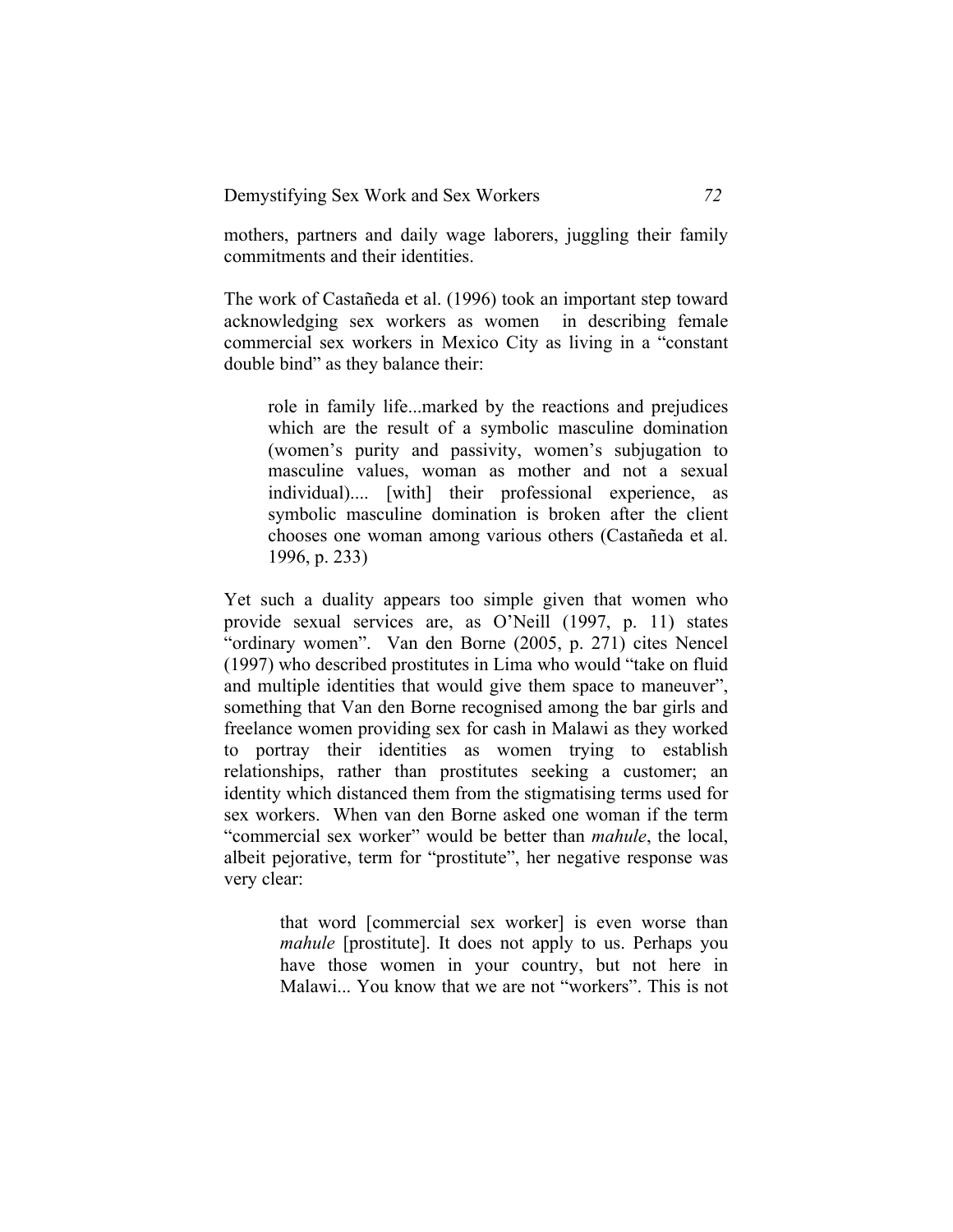our work. This is not a job...I don't want to be called *mahule* because it is an insult, but at least it is better than [being called a "commercial sex worker"] (van den Borne, 2003, p. 16).

The concept of intersectionality provides a useful starting point for examining the multiple identities that women may sustain, thus helping to explain the somewhat contradictory subject position expressed by the woman in the passage above. Intersectionality emphasizes how different dimensions of social life cannot be separated out into different and pure strands; as such, a woman may be a mother and a sex worker and the one role may impact upon the performance of the other. Ludvig (2006), however, notes that the discourse of intersectionality is usually silent about who has the power to define how, when and where a particular label is used. This is particularly important with respect to sex workers, who may variously define their clients as "husband", "regular client" or "casual partner" depending on a number of different factors, not least of which is the support and consideration the man shows to the woman. Similar factors may influence the way in which the man sees the woman and, of course, the way in which the woman sees herself.

Scholars working throughout Africa and elsewhere have analyzed how women engaged in sex work describe themselves. Van den Borne, for instance, notes the frequency with which sex workers in Malawi engage in "impression management" (2005, p. 271) through the careful self-representation and self-protective mechanisms they engaged in to avoid being described by others as a "prostitute", who sex workers noted were popularly perceived as "the worst people". In South Africa, social researcher Henry Trotter (2007, p. 110) observes that dockside sex workers describe themselves as masseuses or escorts to distance themselves socially and legally from the pejorative label of "prostitute".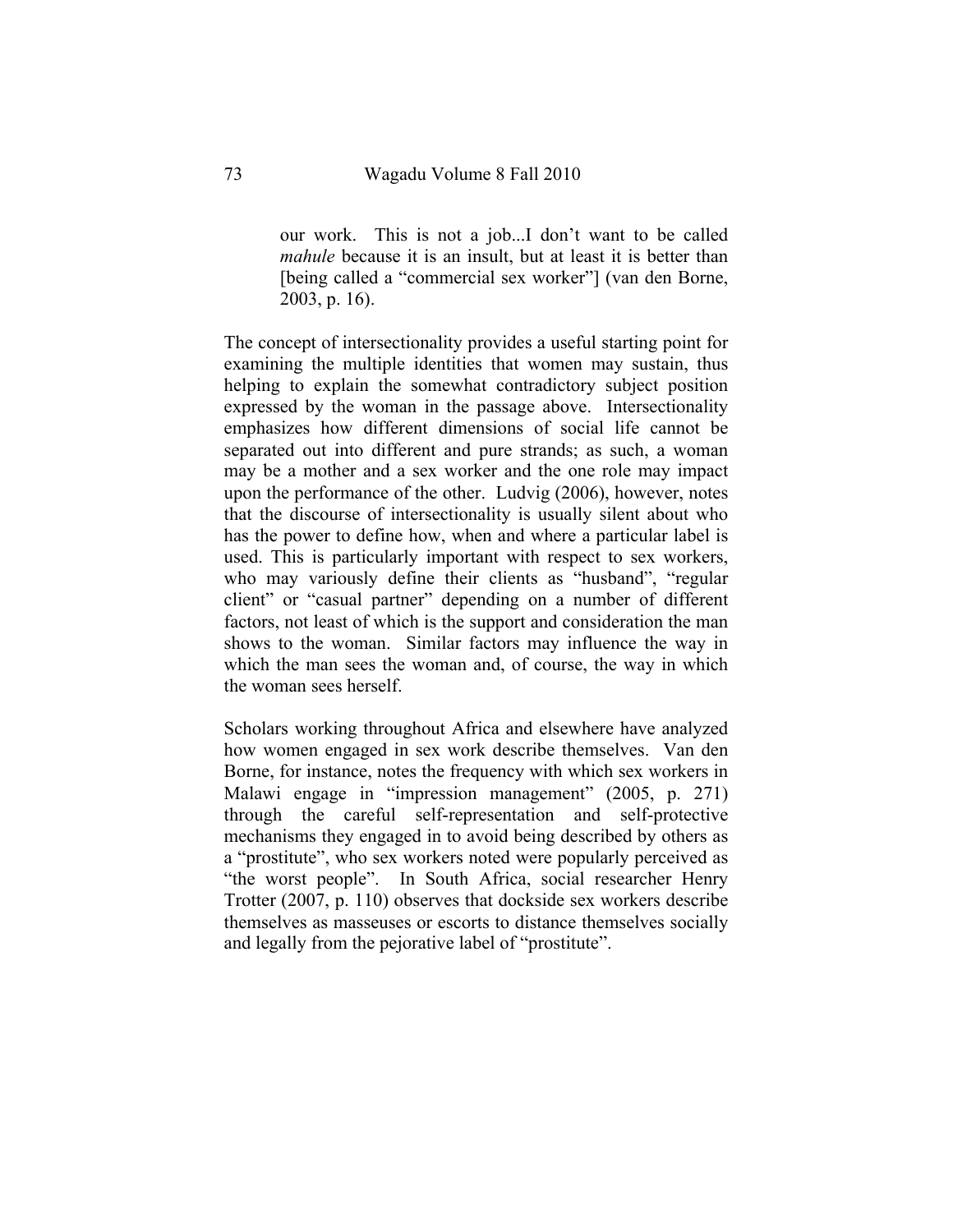Bott (2006) used Skeggs' theory (1997) of "becoming respectable" in her analysis of identity construction amongst migrant British women working as pole dancers on the resort island of Tenerife. These women, like those in Trotter's study, made critical status distinctions based upon the amount of physical contact women had with their clients, with those who provided commercial sex at the bottom of this social hierarchy. These self-identified working class women observed that their lives in Tenerife were vastly superior to those they might have led if they had stayed in the United Kingdom. Brennan (2004) similarly describes this constant awareness of the stigmatized nature of sex work in her description of how sex workers in the Dominican Republic tempered their displays of monetary gains from their work so as to not threaten their reputation as mothers sacrificing for their children. We build on this work by exploring the construction of narrative identities (Singer 2004) amongst women engaged in commercial sex work through examining their descriptions of their lives, their work and their parenting roles in urban Uganda.

The 96 women who participated in the study came from many different parts of Uganda as well as Rwanda and Tanzania, but at the time of the study in 2009 all lived and worked in a low-income area in Kampala. The women were between 19 and 55 years old, 63 per cent had attended primary school, 35 per cent had completed the first two years of secondary school. Twenty nine percent of the women considered some form of sex work to be their primary means of earning an income; others mentioned their main work as being serving in a bar, restaurant or hotel, selling food stuffs or second hand clothes or working as a domestic servant. Seventy four per cent of the women claimed to have what they called a regular partner at the time of the interview, although the definition used of regular and casual partner was fluid and not always clear, something we discuss further below.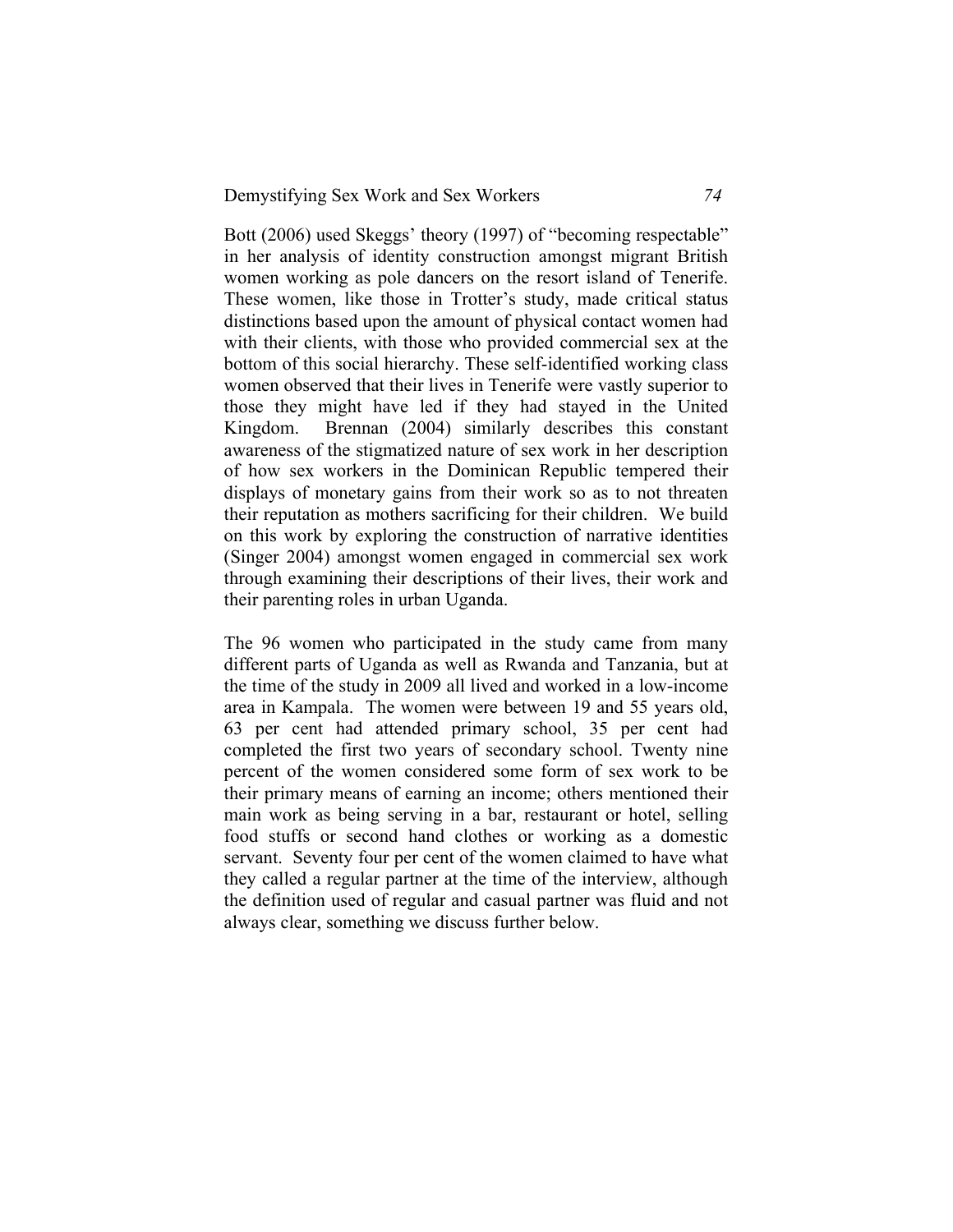## **Methods**

A systematic sample of 100 women was selected from a cohort of 1,021 women participating in a longitudinal clinical study of women identified as being at high risk of HIV and sexually transmitted infections in Kampala, Uganda. Most of the women who participated in the clinical study also provided commercial sexual services, making them an excellent sample for our purposes. Ninety six of the 100 women took part in a series of seven interviews conducted over a period of six months by three female interviewers. This extended period spent engaging with the women allowed ample time to build rapport and create trust-based working relationships. The in-depth interviews were conducted with the aid of an interview guide to explore women's life and work experiences. The life histories were only gathered in the later interviews, when rapport had already been well-established. The remaining four women who did not take part in the latter phases of the interviews, including the life history collection, had moved away or were sick when those interviews were carried out. Data analysis was based on an inductive qualitative model developing themes and theoretical categories as data collection progressed (Hood, 2007). Data were managed using Nvivo 8 software, and this study received ethical approval from the Uganda National Council for Science and Technology and the Science and Ethics Committee of the Uganda Virus Research Institute.

#### **The Construction of Femininity**

Fulfilment as a woman in Uganda, as in many other cultural contexts, is often equated with motherhood. Writing in 1911, Roscoe observed that among the Baganda, the main ethnic group in central Uganda, "every married woman was anxious to become a mother, and expected to show signs of maternity within a few weeks of her marriage" (Roscoe, 1965, 46). A woman without children, he goes on to say, was despised. Researchers often describe African societies as pronatalist, placing a high value upon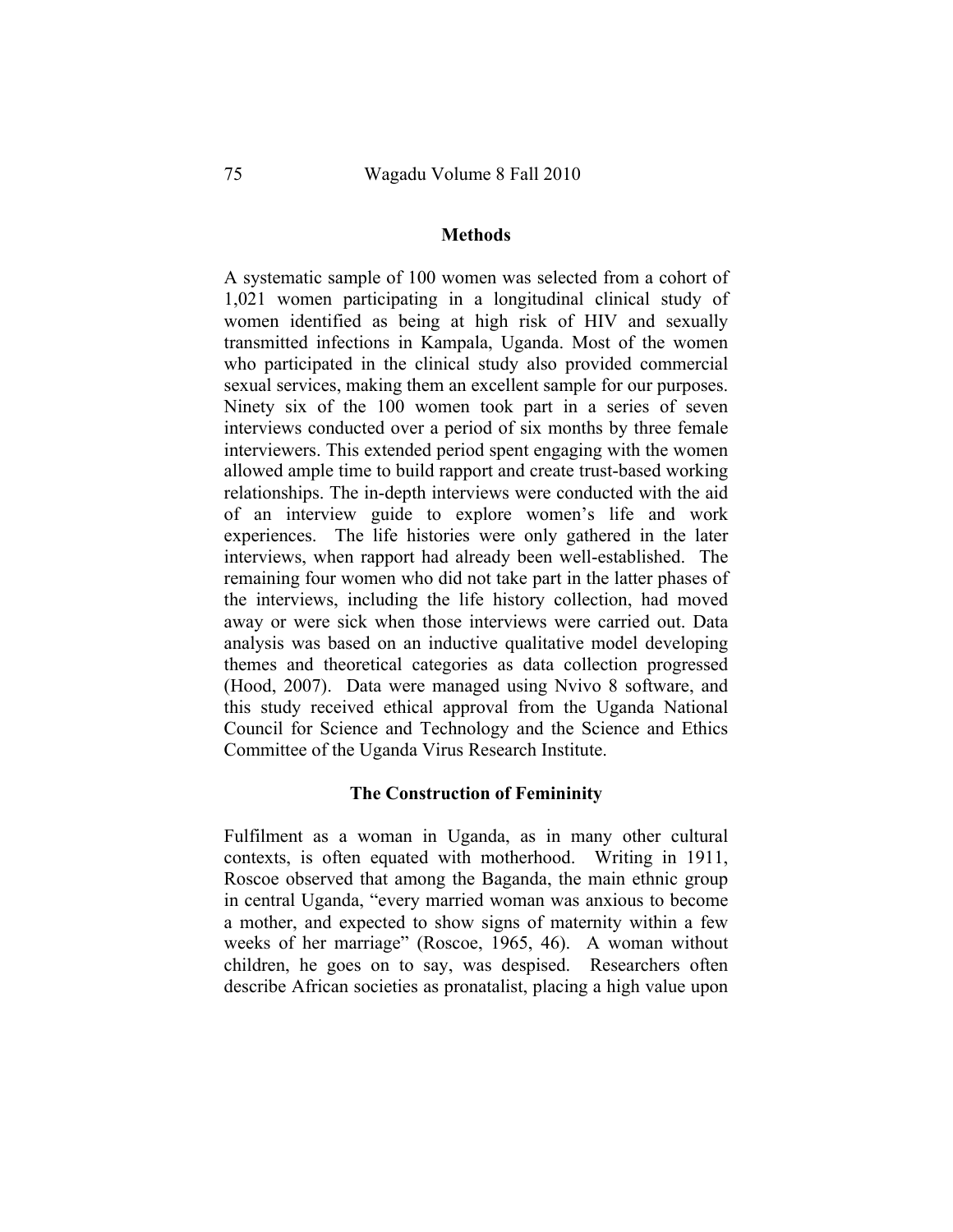and encouraged high rates of fertility (Caldwell and Caldwell, 1987, Lesthaege, 1989). This shows no sign of changing in Uganda. While total fertility in neighboring Kenya fell by forty percent between 1980 and 2000, fertility rates in Uganda declined by less than 10 percent, which is attributed to differences in desires for children and an unmet need for contraceptive services in Uganda (Blacker et al., 2005). While the reasons for these differential fertility rates may be attributed to these and a variety of other factors, including concerns in Uganda and other parts of Africa that the AIDS pandemic threatened population growth (Gregson, 1994), the fact remains that the vast majority of Ugandans expect to have children and are accorded particular respect and status as a result.

Involuntary childlessness in Uganda, as in other parts of Africa, is abhorred. In a series of articles on infertility in South Africa, Dyer and colleagues (2002, 2004, 2008) quote one man as saying that "you are not a man if you cannot bring children into the world" (2004, p. 964) while a woman said "men leave me because I cannot have children" (2002, p. 1663). Such statements succinctly convey the plight of childless women, who are destined to "become the slave and drudge of the household" (Roscoe, 1965, 49). While sex work is clearly the antithesis of reproductive sex resulting in pregnancy, our findings indicate that the two are intimately connected in the context of the women's lives featured in this study.

The following analysis demonstrates that it is not uncommon for children to be conceived within relationships established by women for the purposes of obtaining material support. Significantly, women often describe the need to financially support children as a significant motivation for engaging in sex work. Analysis that follows begins with a discussion of women's assessments of the role that their childhoods and early relationships with men played in shaping their perceptions of their roles and sense of adult self, then explores the women's narratives of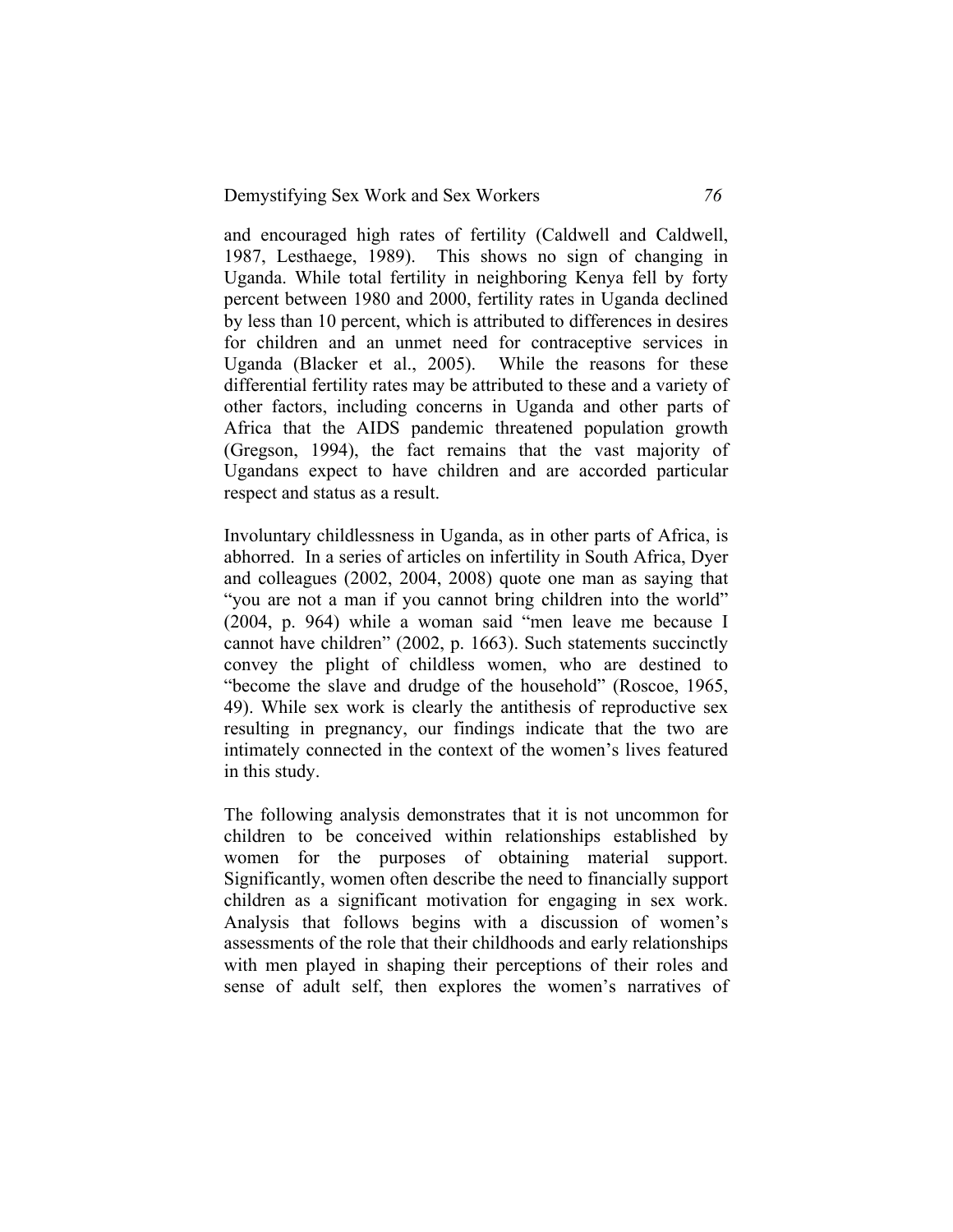initiation into sex work and their strategies for managing wage work, parenting and relationships.

## **Women's Backgrounds and Entry into Sex Work**

While a few women recalled happy and contented years spent with their natal kin, the majority spoke of difficult family relationships. Most women described childhoods marred by conflict and parental marital instability as well as financial strictures which limited the amount of education they were able to receive. A number of women described being brought up by grandparents or stepmothers, the latter of whom were often portrayed as cruel and unfair, as in the following account from a twenty-three year old woman:

> After my father completed university, he got a job with an Indian in Kampala. He liked having fun and he remembered to have children when it was late [in life]. His first wife never had children and she is the one living in my father's house… He had about three houses. After the death of my father, I continued living with my mother, together with my two siblings. My mother kept a shop and [raised] poultry. My mother died later when I was thirteen and we went to live with our stepmother… My stepmother mistreated me and I decided to leave home. She was mistreating me psychologically because she would say that she was the owner of the home; remember that she never had a child of her own. She even told my paternal uncle to stop paying my school fees and pay only for my young siblings. Even after making that decision, she stopped him from paying for them as well.

Such cruelty was often given as a reason for leaving home. Yet, such narratives also hint at the role the adolescent may have had in being a target for that cruelty. This woman reminded the researcher to "remember she never had a child of her own",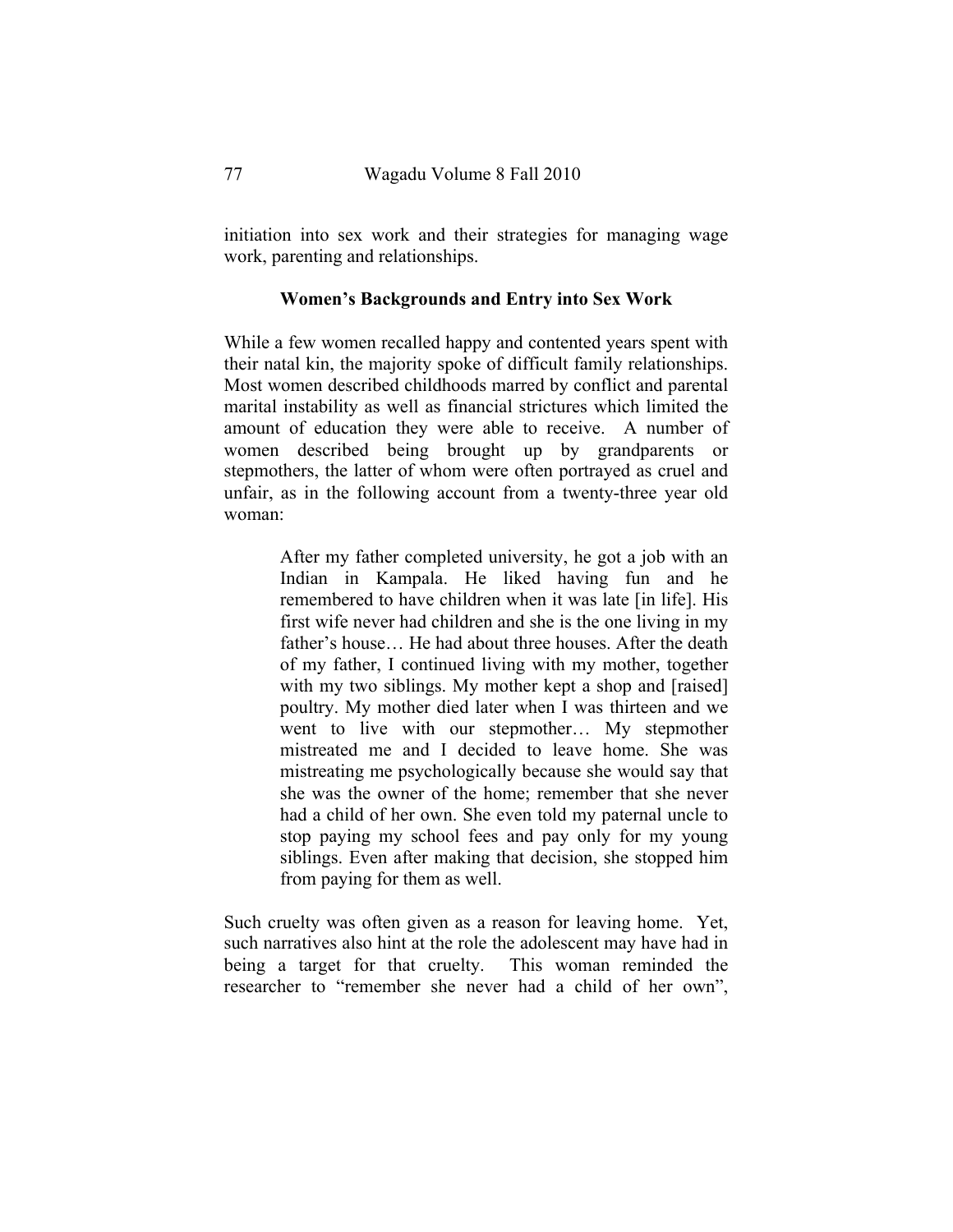suggesting that, in the speaker's view, a childless woman was not entitled to own her own home.

It is not surprising that most of the women who encountered difficulties as a child saw marriage at an early age as means of escape. A forty-two year old woman, for example, recounted her impoverished parents entrusting a married elder brother with her care when she was nine years old. She was later forced by her family to get married before she was eighteen years old in order to reduce the economic burden on the household. "I had to accept marriage" she explained, "because I had nowhere to go"*.* The man she married was also poor, and life continued to be a struggle. This woman was not alone in her description of a family's rather calculating use of daughters as economic leverage; one twenty-six year old woman recounted how her mother had forced her to marry a financially well-off man so that the family could access his resources.

Not all women had been born into poverty, as others became poor following the onset of marital instability or the death of a relative who had previously provided economic support, such as a father. Such sudden events prompted the withdrawal of children from school and reduced food consumption. One twenty-six year old woman concisely described the events that took place after the death of her father by noting, "there was no more money. I left school and got married." Some women looked to relationships as a route out of economic hardship and entered into marriage or common-law unions that they described as marriage. Sometimes this decision to marry was the result of an unplanned pregnancy, the majority of which resulted from consensual sex (although four women said they conceived during a rape). A number of women who had experienced unplanned pregnancies had difficulty obtained support from their children's biological fathers, some of whom were still teenagers. One nineteen-year-old woman described how she was abandoned by the teenager who impregnated her while she was living at an uncle's village home.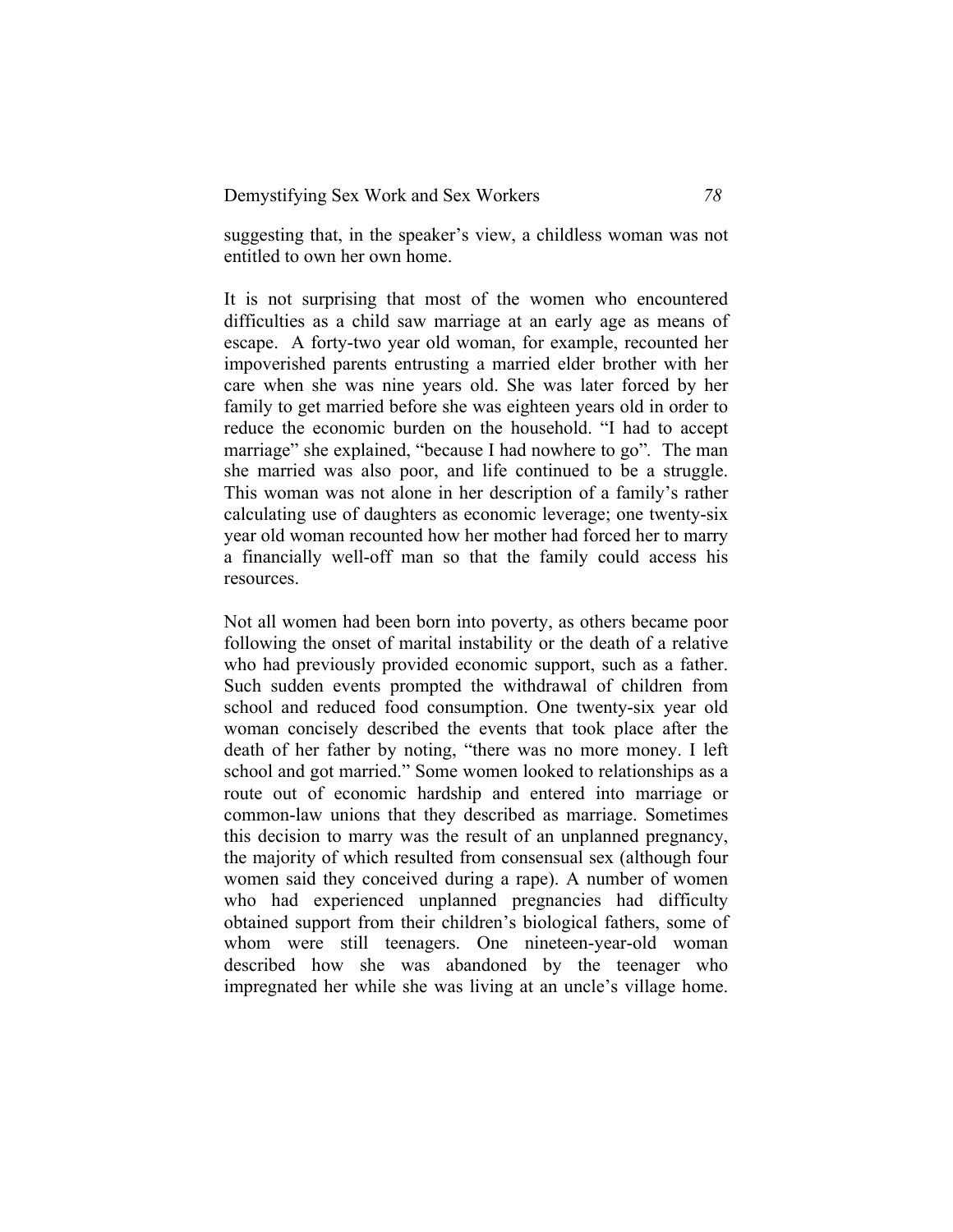She attributed his flight to his inability to economically support the child, but still refused to forgive him even after he returned to the village following her delivery of a still-born child.

While the hasty establishment of a marital home may have resulted from unplanned pregnancy for some, with the relationship often faltering a few years later, other women's marriages ended when they failed to conceive. One twenty-nine year old woman recalled how her partner disappeared after she had a miscarriage by noting that his departure occurred because "he… got tired of a woman who just eats his food and is not producing [children]." Most of the women married and had children, and some recalled years of happiness with their husband prior to divorce or separation. This often occurred because their husband took another wife, or fell out of love with them. A thirty-four year old woman told the following story:

> My husband was a womanizer. He was not very old but had about sixteen women and he could bring some of them at home in my presence and beat me up whenever I complained. He used to do this in front of my children. At first, he loved me so much but I cannot tell what changed him. I got fed up of his behavior and decided to leave. I left with my children and went back to my late mother's home.

Only one woman, age thirty-eight, blamed herself for the dissolution of her marriage, although she said that her behavior was caused by her co-wife's witchcraft:

> The man loved me so much but I was always fighting with him... After three years, my husband married another woman. I had two children by then… Even after he had married, he still treated me like I was the bride. People advised him to show more love to his new wife but he could not. My co-wife decided to leave the marriage but then she returned. I think she did some witchcraft, because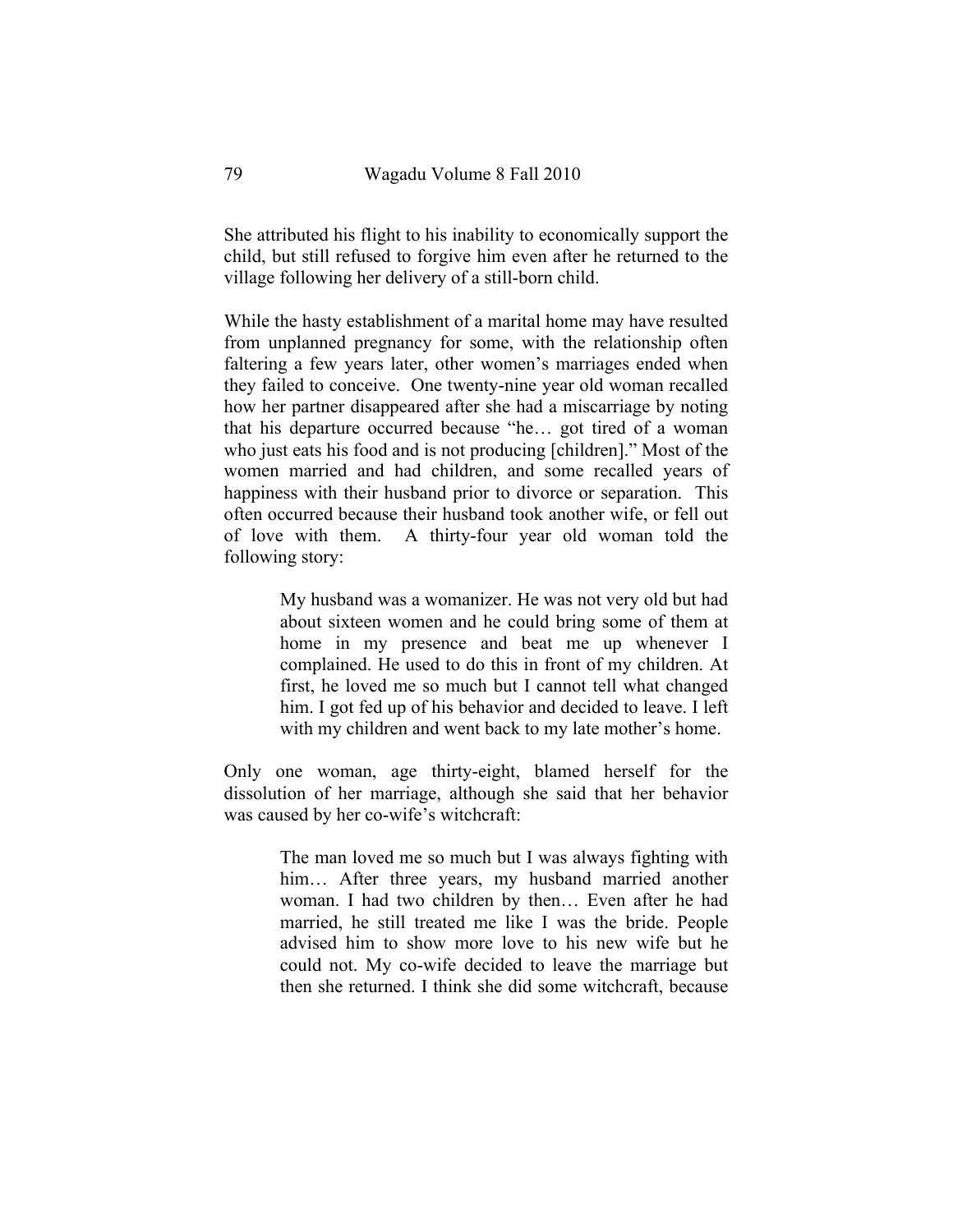from that time, I detested the man. I provoked him into breaking up with me… I would neither cook him food nor have sex with him. It is my co-wife who was doing it all. The witchcraft that my co-wife did brought divisions into the family.

After leaving her husband, this woman had a series of other relationships prior to her making a decision to live independently. She opened a small shop and provided sex to a few men in order to make some extra money. In our study, economic need was usually given by the women as the main reason for turning to sex work for support, often because they needed to take care of children. "Life was hard" said one thirty-four year old, "I had no support for my children." Given that buying and selling sex are illegal in Uganda, this should not be taken to be an easy option. This is not unique to Uganda, as other researchers have documented women's entry into sex work due to the financial problems caused by "chronic poverty; death of parents; family rejection; divorce or widowhood; spouse unable to work; or a drug using partner" (Devine et al., 2010, 230).

Few alternatives were available to women with children to care for and little in the way of marketable skills. It is therefore not particularly surprising that many women explained their decision to start providing commercial sex as being driven by the need to support their children. One thirty year old woman explained her entry into sex work as a consequence of the high cost of childcare for young children. Sex work, she noted, was the only job that provided sufficiently flexible hours that could allow me time to take care of child" A thirty-four year old woman described herself as having "looked for money from all corners" before deciding to enter sex work in order to "eat and rent the house...[and pay] my children's school fees."

In the absence of familial support or a male economic provider, women left with the care of children had a limited range of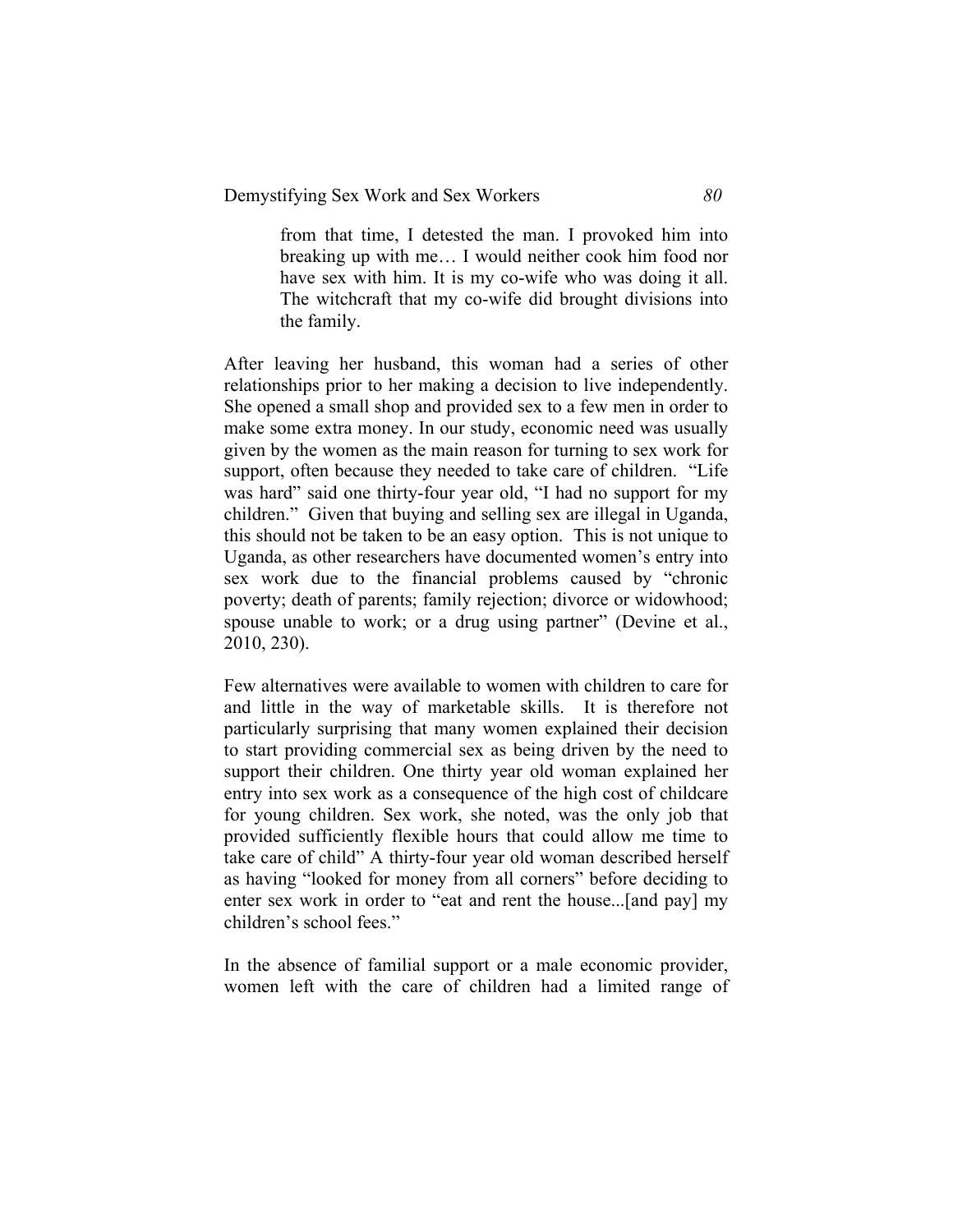options. Many women told us that they had actively chosen not to follow through with a pregnancy if it was the result of an unplanned pregnancy with a casual partner, who would be unlikely to provide support for them. A twenty-three year old woman presented the rationale behind an abortion by explaining, "I did not want to go on spreading children to different men. I got the first one accidentally, then the second one I thought I will be with that man permanently but he… left me for good… why should I put myself in danger all the time, having children by different fathers?"

## **Caring for Children**

These women did not experience their parental role as soleprovider in an uncontested manner. In the patrilineal societies from which almost all the women in the study were drawn, children belonged to the father's lineage, which was expected to provide support to them (Roscoe, 1965). However, many women functioned as sole economic providers for their children because paternity was denied or because the biological father of the children had married another woman and did not wish to support his children from a previous relationship. Yet some women freely chose to abandon their marital home with their children when conditions became intolerable. One thirty-eight year old woman recalled leaving her husband's home ten years ago with her children following her husband's acquisition of a second wife. Having been raised by a stepmother who mistreated her, the woman believed that she could not allow her children to endure a similar fate and observed, "I could not leave my children with that co-wife to treat them the way my stepmother did to me… [with] the witchcraft these days, the woman would use charms [harminducing magic spells] on my children."

Approximately half (forty-two) of the eighty-three women in this study who had children lived with at least one of them at the time of the interviews. Half of these women lived with all their children,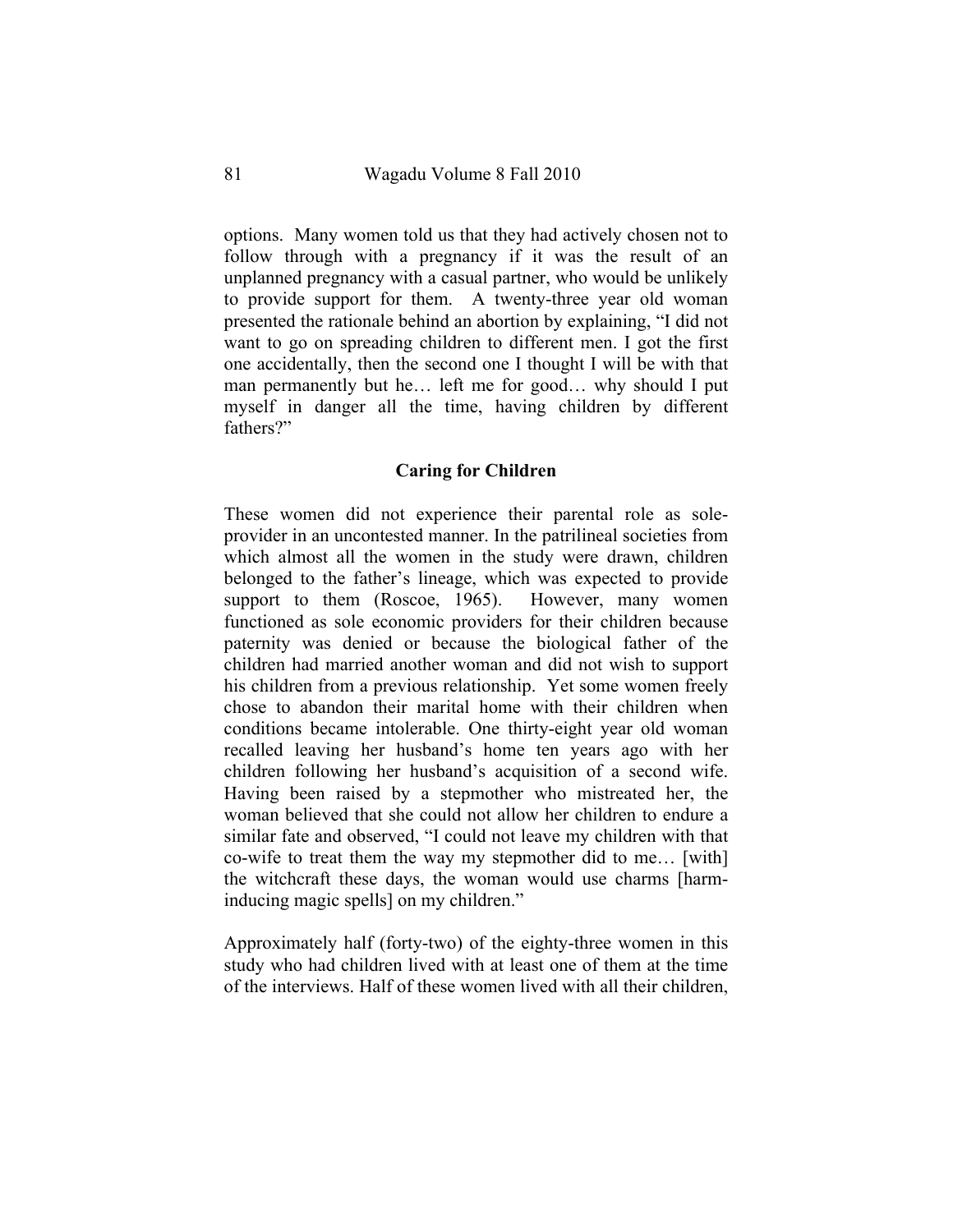while the other half had placed their (usually) older children with relatives. As noted previously, many women described the main motivation for engaging in sex work as "the children have to eat". Women's earnings frequently supported both children living with them in the city and were also sent to rural relatives caring for older children in order to pay for school fees, clothing and food. A number of women had sent their children to stay with their rural relatives, particularly when they were due to start school, to provide stability but also to access village schools with lower fees and, in the mother's view, a safer environment.

Fostering was and remains a widespread practice throughout Sub-Saharan Africa, including Uganda (Goody, 1982; Page, 1989; Madhavan, 2004). Fostering functions as a safety net by providing economic and political benefits for families through reciprocity for children's services, as well as the education, care, and socialization of children. Women involved in sex work use this culturally accepted practice as a means by which to distance their children from the realities of their mothers' lives. For those with small children living with them in Kampala, combining child care and work was a challenge. One twenty-two year old woman described herself as "in pain" while bringing her crying infant son to solicit potential clients in a restaurant. She did so as a last resort when her sole childcare provider could no longer manage the infant's constant crying. The woman expressed hope that she could find alternative childcare soon that would allow her to practice sex work more freely.

Women's childcare arrangements varied, but all were fraught with the difficulties of balancing earnings with the cost of paying a caregiver. Some women paid a friend or neighbor to look after their children on a daily basis. One thirty-two year old woman described becoming what she called "fully involved into sex work" only after she found a caretaker who she could pay 1,000 Ugandan shillings (44 U.S. cents) on a daily basis. A twenty-six year old bar worker paid the same amount to her children's caregiver, which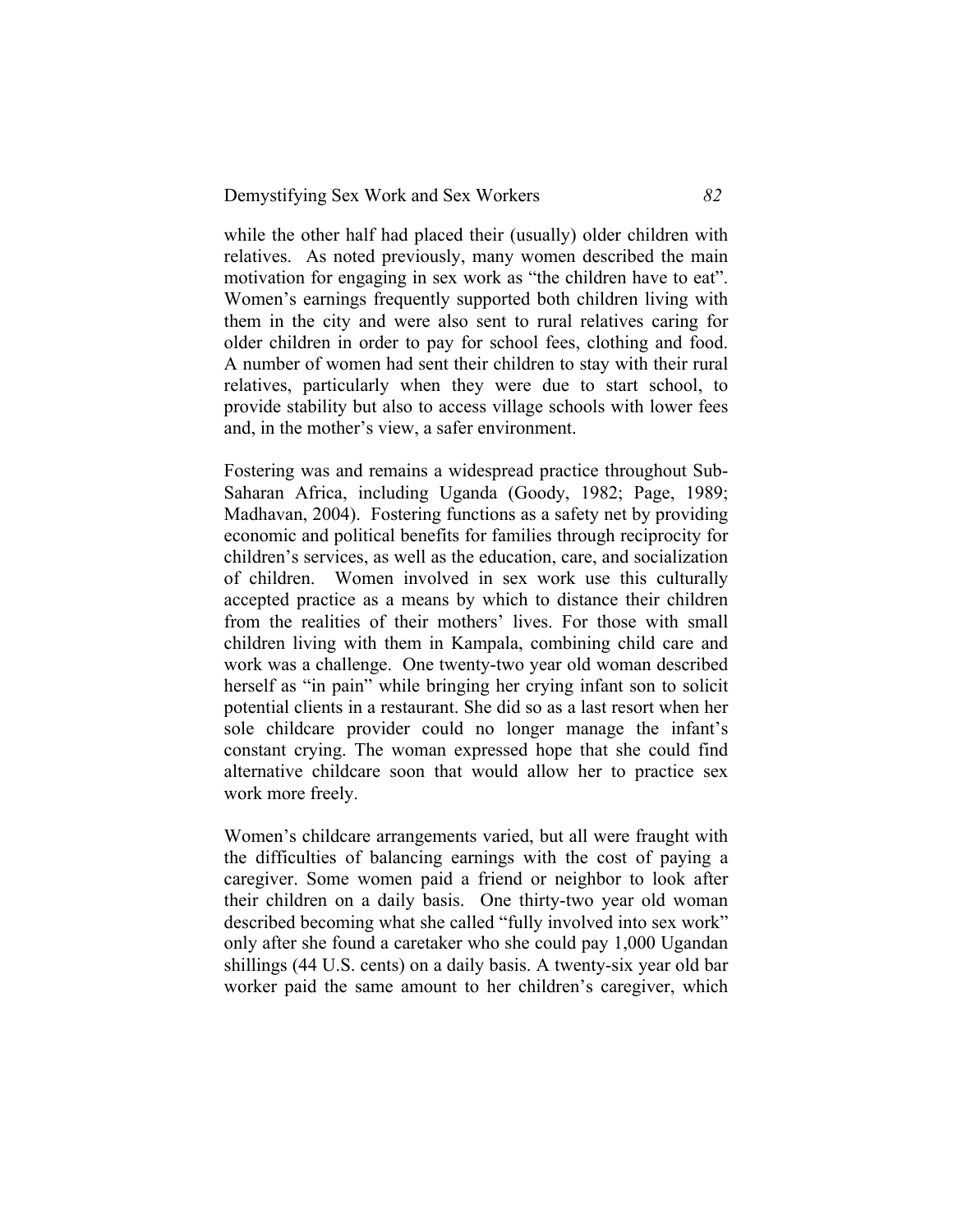represented one-third of her daily income. This woman became a sex worker in order to supplement her income, and found that three clients per night could earn her an extra 10,000 shillings (\$4.42) to supplement an otherwise inadequate income.

A forty-two year old ex-sex worker provided nightly childcare services to younger sex workers, earning 1,000 shillings (44 U.S. cents) for each child she cared for. Children's mothers were also required to provide her with milk, sugar, an additional set of clean clothes, a bucket of water for dirty clothes and powdered soap, for each child. This childcare provider often had four or five small children in her home each night, which she found difficult because they often cried all the time and kept her awake. "There is nothing else to do" she said, because since ceasing sex work that was how she earned her living.

#### **Work and Sex Work**

The majority (66%) of women said that they had another job in addition to sex work. Eighteen percent worked in bars where they arranged appointments with customers for later in the evening after their shift finished. Nine percent of women described themselves as self-employed, and managed small food or produce stalls from near their home. Others sold second-hand clothes, provided laundry services, performed domestic labor, or worked in a factory. In the course of these interviews, most women did not define themselves as sex workers even though they were involved in such work. Instead, the women preferred to identify themselves through their other, less stigmatized form of work, at least in part because sex work did not provide their regular income. A thirty-three year old woman who sold second-hand clothes observed that sex work was "not my main work. I cannot fail to sell at least a piece of cloth each day but I may fail to get a sexual partner on a particular day."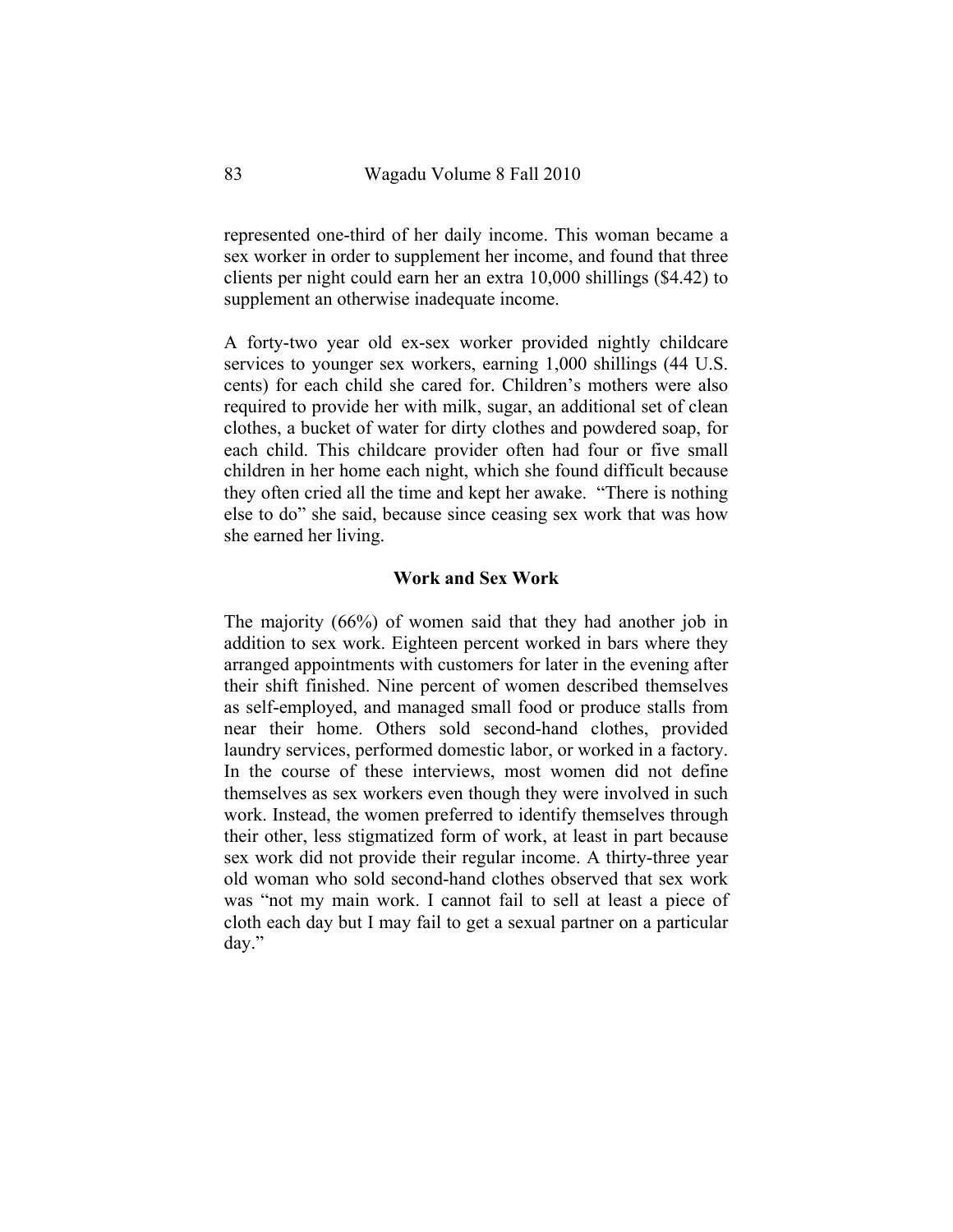Some women noted their dislike of the labels "sex worker" or "prostitute" because of the stigmatized nature of these terms, which they sometimes described as "shameful". One twenty-seven year old female bar owner explained that although she was not a sex worker, she engaged in "playing men one after another" until she earned enough money to support her business. Another, aged twenty-nine, worked in a hotel and earned additional income from six regular sexual partners, who she distinguished from clients by noting, "We have been together for a long time, [and] they give me money when we meet for sex. I can't say I'm a sex worker. I don't go to the streets."

The desire to distance oneself from the label "sex worker" due to a sense of shame or stigma was particularly pronounced among older women who were worried about their reputation and what their children might think of them. One forty-three year old woman noted, "I am aged and I don't want my children to know that I am into sex work and whenever I think about it I feel like giving up, but the needs!" "The needs" this woman describes kept many women who claimed they would prefer not to be involved in sex work in the trade. When women spoke of future possibilities for income generation that did not involve sex work, these were often bound up in the quest for a new relationship with a man, even for those who had experienced violence and mistreatment at the hands of their previous partners.

## **Relationships and Partners**

The quest for a partner, someone to help and take care of financial needs and to provide emotional support, was a very real preoccupation for a number of women. One twenty-three year old described her current partner, to whom she was not legally married, as her husband, because "He is renting the house, buying the food and caring for my needs." However, given many of the women's histories of broken relationships, most were keenly aware that such a situation might not last. A twenty-six year old woman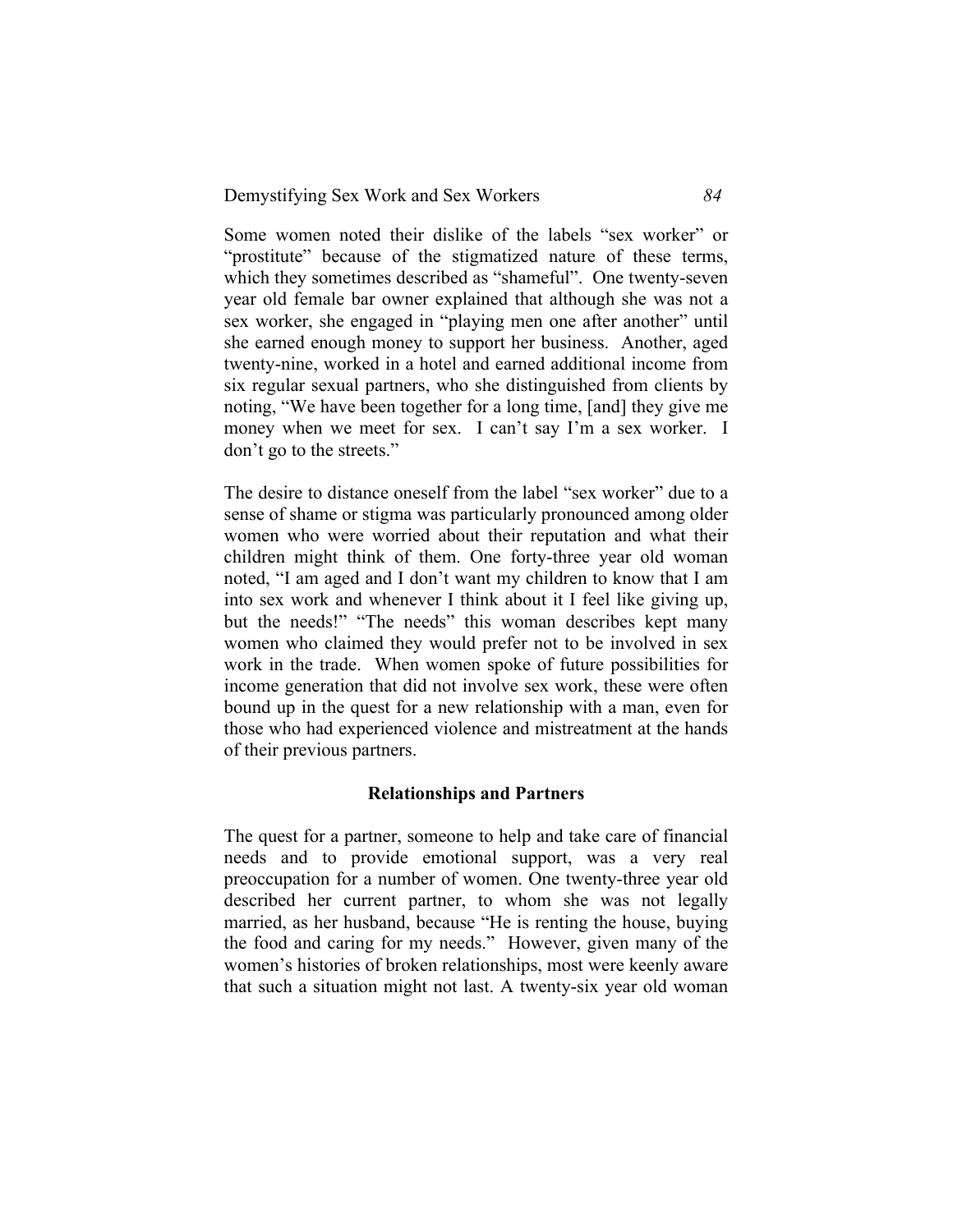who had found a steady partner who provided for her was rather pragmatic in her assessment of her situation, noting that "if he turns against me I may choose to go back into sex work."

For seven of the women, death, either because of HIV or conflict, had robbed them of their male source of support. A thirty-four year old woman described how she had started a relationship with a regular partner who supported her with some money for rent and bought her other things. After two months in the relationship she conceived and later gave birth to a baby girl, and the man continued to support her and the baby. Her partner's family stayed near Kampala so she got to know some of them when they took the baby to show them. She said "after giving my child a name he was so happy, and he even told me to stay home for some months while I breastfed. He managed to support me with everything for the three months I was at home." Her life went smoothly, and she was contented but the man died when the child was two years old and she was left once more without support, and had to return to sex work.

The history of unstable relationships that many women had experienced led to the expectation that a partner who had gone away may not return, leading the woman to constantly search for ways to support themselves (including sex work) in case the man had left for good. Often, even if the man had left and then returned without providing an explanation for his absence, the woman was happy to resume the relationship because of the temporary security it afforded. One thirty-six year old woman who had been abandoned by and reunited with the same man several times, explained that she accepted his behavior because he paid her rent, the children's school fees, and provided her with 5,000 shillings (U.S. \$2.30) per day during his visits in addition to buying everything that was needed at home. In his absence, she met her own and her children's needs through engaging in sex work with three or four partners per week. These men, who usually contacted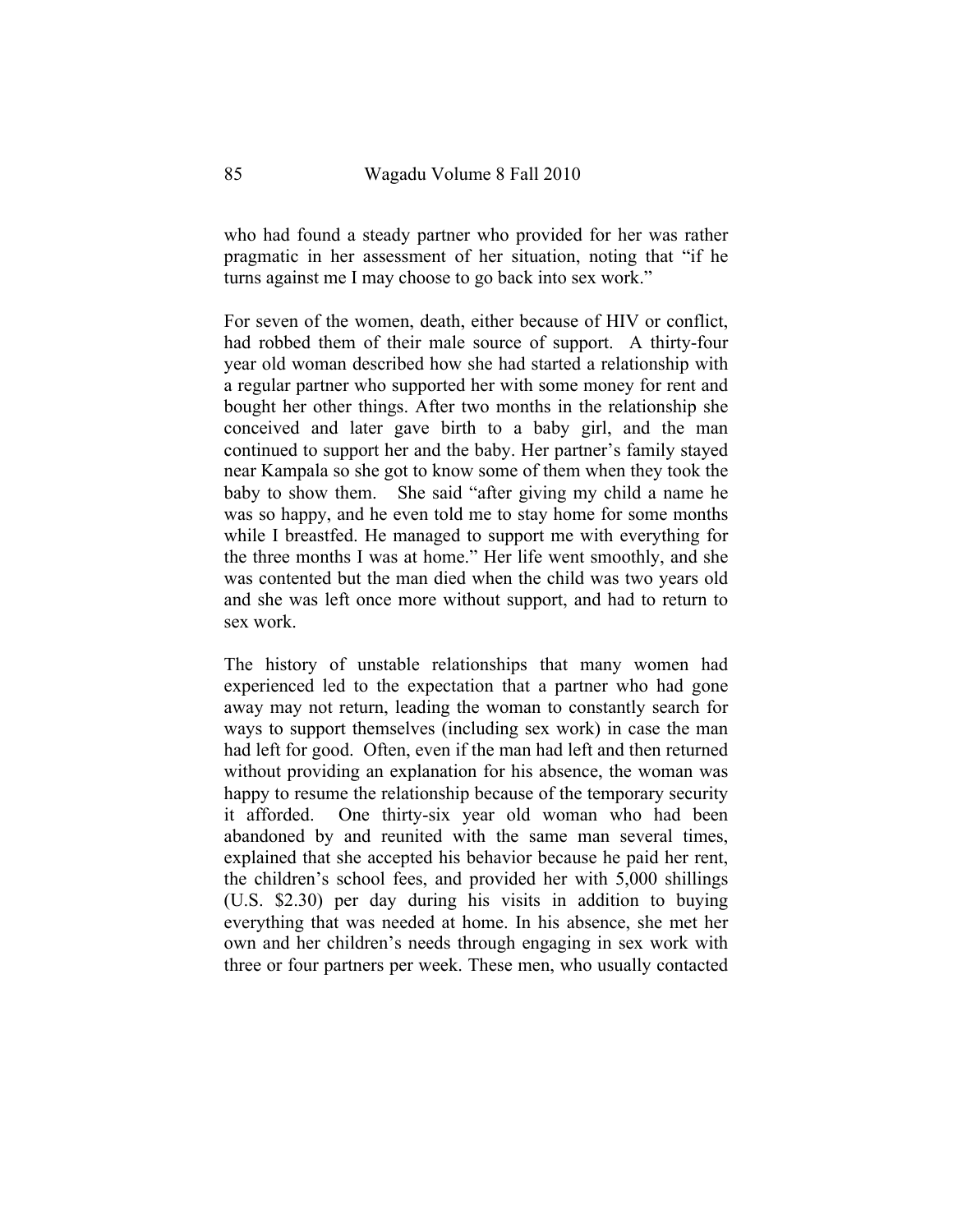her by phone, paid 10,000 shillings (U.S. \$4.40) per encounter. However, she added:

> …I do not spend the night with them because I have to make sure that my children do not understand lest they tell their father and when I leave home I tell them that I have gone for some reasons other than sex…I love him [her children's father] though at times he mistreats me and we separate for some time, but he is my husband who showed me Kampala and if it was not for him I think I would have been in the village all my life.

In order to protect such longer-term relationships with men, other women either decided to forego sex work entirely while the man was present, or engaged in careful strategizing to hide their activities. A small minority of five women in this study had disclosed their involvement in sex work to their partners. One twenty year old woman, who had formed a long-term relationship with a former client, described her partner's acceptance of her work, noting "He is not bothered. What matters [to him] is: have you returned, are you alright?" Yet most other women with regular partners worked hard to conceal how they earned money, such as a twenty-three year old woman who explained: "I make sure I hide it from him and that is why I am always home on Sunday. He is not aware that I am a sex worker and I cannot tell him because when we are together, he is always talking about how disgusting prostitutes are."

The fear that regular partners would find out about their sex worker status and end the relationship was not only fuelled by stigma, but also by the fear of losing support. A thirty-three year old woman said that while she originally traded sex for money after taking a job at a bar, she ceased this activity after her husband started coming to her workplace every night under the guise of escorting her home. She described this cessation as a necessary sacrifice in order to preserve their marriage: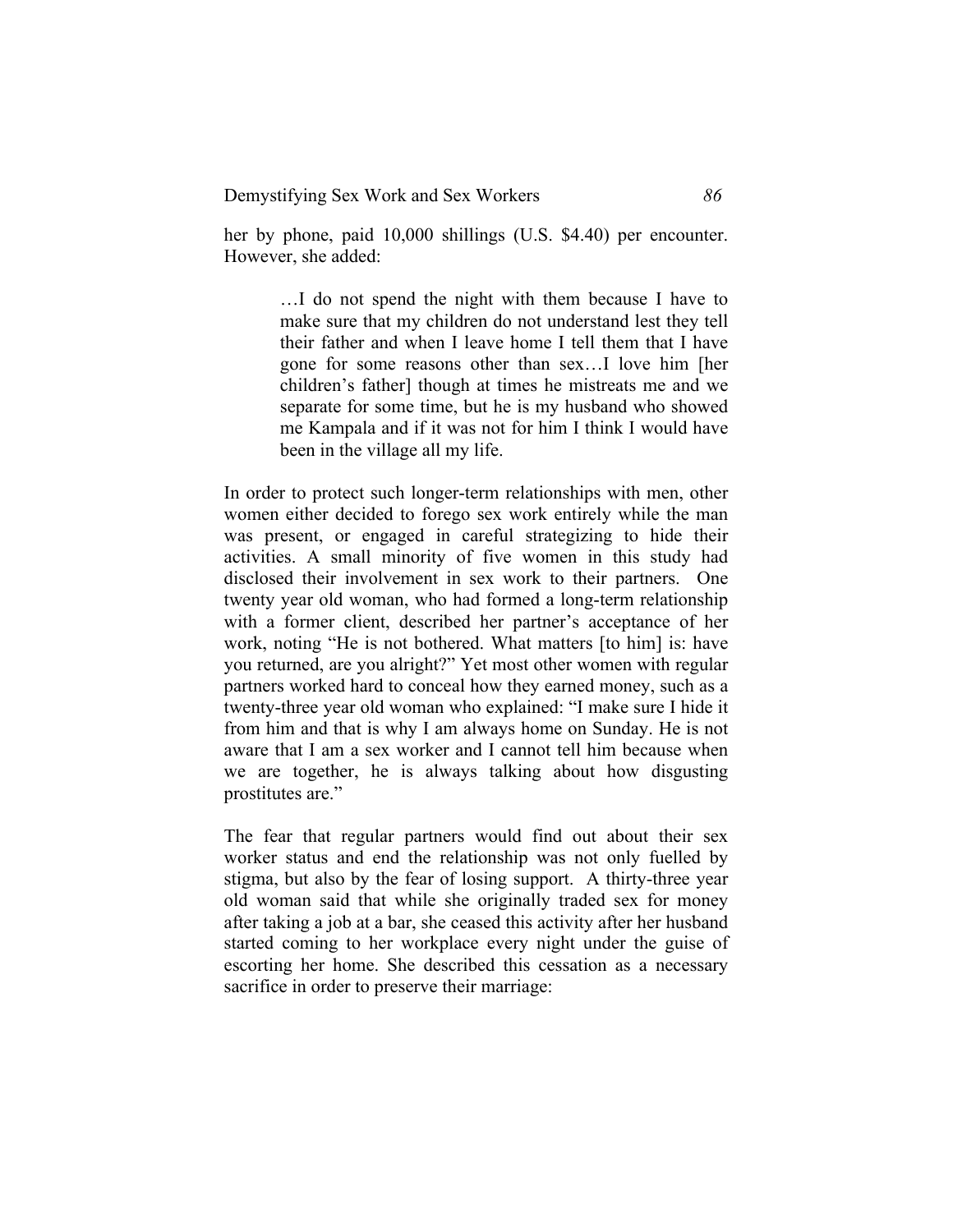I used to get men without his knowledge and end up with five thousand [U.S. \$2.20] a day plus the three thousand [U.S. \$1.32] I would get from my boss, but when he started coming to the bar to pick me after work…I stopped that because I don't want to destroy my marriage because of money. The man…leaves me with two thousand shillings for food everyday and he allowed me to work. Why should I cheat on him and cause unwanted divorce?

However, women also found that it was not easy to sustain longterm relationships and a life without the additional income sex work previously provided. One twenty-six year old woman was abandoned by a man, who had been supporting her and paying her children's school fees, after her ex-husband threatened to kill him. The woman's ex-husband did this because he sought custody of his biological children after he married a new wife. After her children were taken from her, this woman entered sex work on a full time basis. Not surprisingly, women's definitions of a regular or casual partner varied depending on the level of support provided by the man and time they had spent with the man. One twenty-seven year old woman explained the difference between her regular and casual partners as follows, starting with her description of the regular partner:

> He is the one who picks me from my work place and we go together to his house or to the place where he wishes, but I cannot allow him to my house because he can take it for granted that I am his wife, the thing I hated long ago. Even the casuals I get, they meet me after work and we go to the lodge, not to my house. I can get men for sex in a week plus [in addition to] my regular. If each one gives me ten thousand shillings [U.S. \$4.40] when I have had sex with him for fifteen minutes, I add that on what I have got from selling my potato chips…but I don't depend on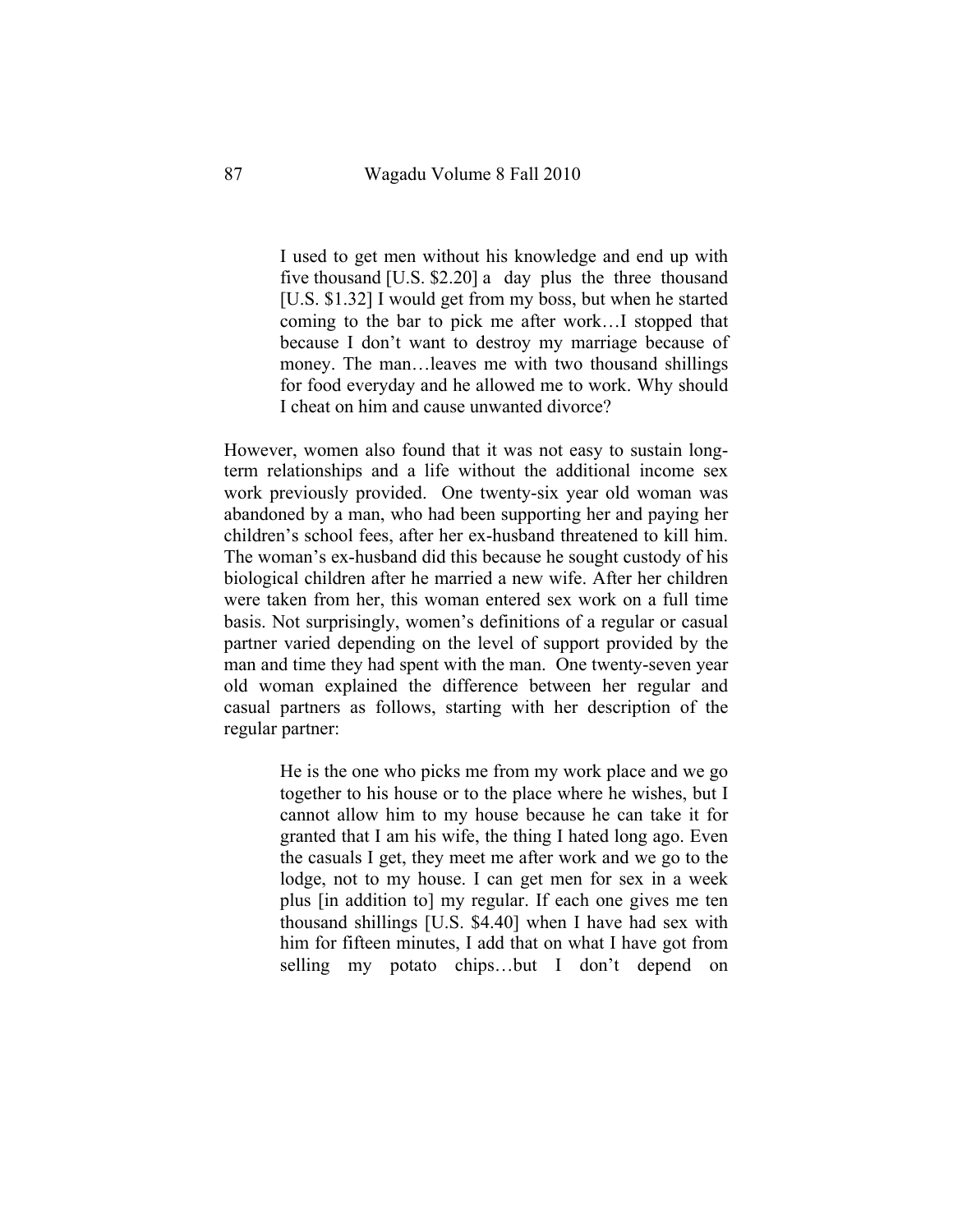men…because I have my kiosk where I can get a daily income.

Despite this woman's good fortune in having multiple income generation strategies, only one woman complained that she earned so little from sex work that she wanted to stop. Others put great store by the independence the job gave them, particularly if they had been in abusive relationships, such as the twenty-three year old woman who explained "I used to have regular partners but they were so possessive yet not supportive." Herein lay the ambiguity in many women's lives and identity: while it was easy to despise the work they did providing sex, that work also gave them independence and income that few alternatives could provide.

## **Conclusion**

While each life story of the women in this study was unique, the most common theme was the fact that many women had separated from their husbands after episodes of domestic violence or infidelity. Such women moved to Kampala from their rural homes in search of employment opportunities and a fresh start in life. The provision of sexual services in return for money and material support provided the majority of women with a degree of autonomy over their own lives. Van den Borne (2003, p. 13) observes that "for them [women], sexual networking has become a strategy to escape poverty, get access to a modern lifestyle or some of its gadgets, and maximize their autonomy." The same is true for the majority of women in our study, as with the income they gained from selling sex they were able to independently pay for their rent, children's school fees, and to feed their family without receiving any support from male partners.

The narratives of identity that the women told provided a way for them "to make meaning of their lives, explain both how they understand themselves as unique individuals and as social beings who are multiply defined by life-stage, gender, ethnicity, class and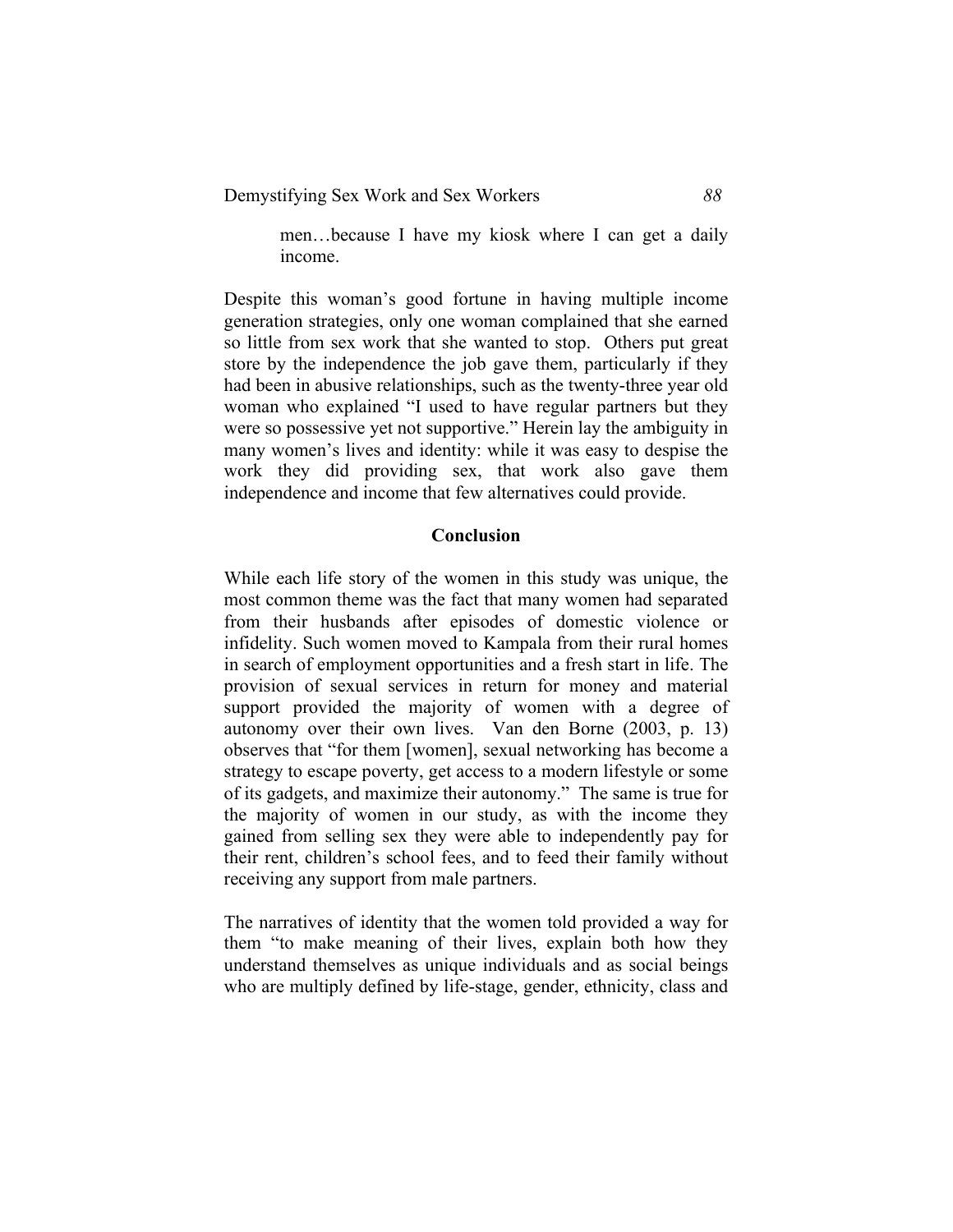culture" (Singer, 2004, p. 438). Women made conscious efforts to portray themselves as mothers, wives, partners, friends, and workers with self-esteem and prospects for improving their lives, which could involve establishing a relationship with a caring man. This effort was not what Sanders (2005) has referred to as creating a manufactured identity, because the identity the women constructed was real; their identity was made up of all their roles, in addition to their role providing sex. The concept was more in keeping with Van den Borne's (2005) use of impression management "that separates out work life from private life" (Sanders, 2005, 330). Women told their stories in ways that emphasized the multiple dimensions and modalities of social relations in their past and present lives (McCall, 2005). In doing so, they distanced themselves from the public discourse of sex work as dishonourable and shameful, the antithesis of being a good wife and mother.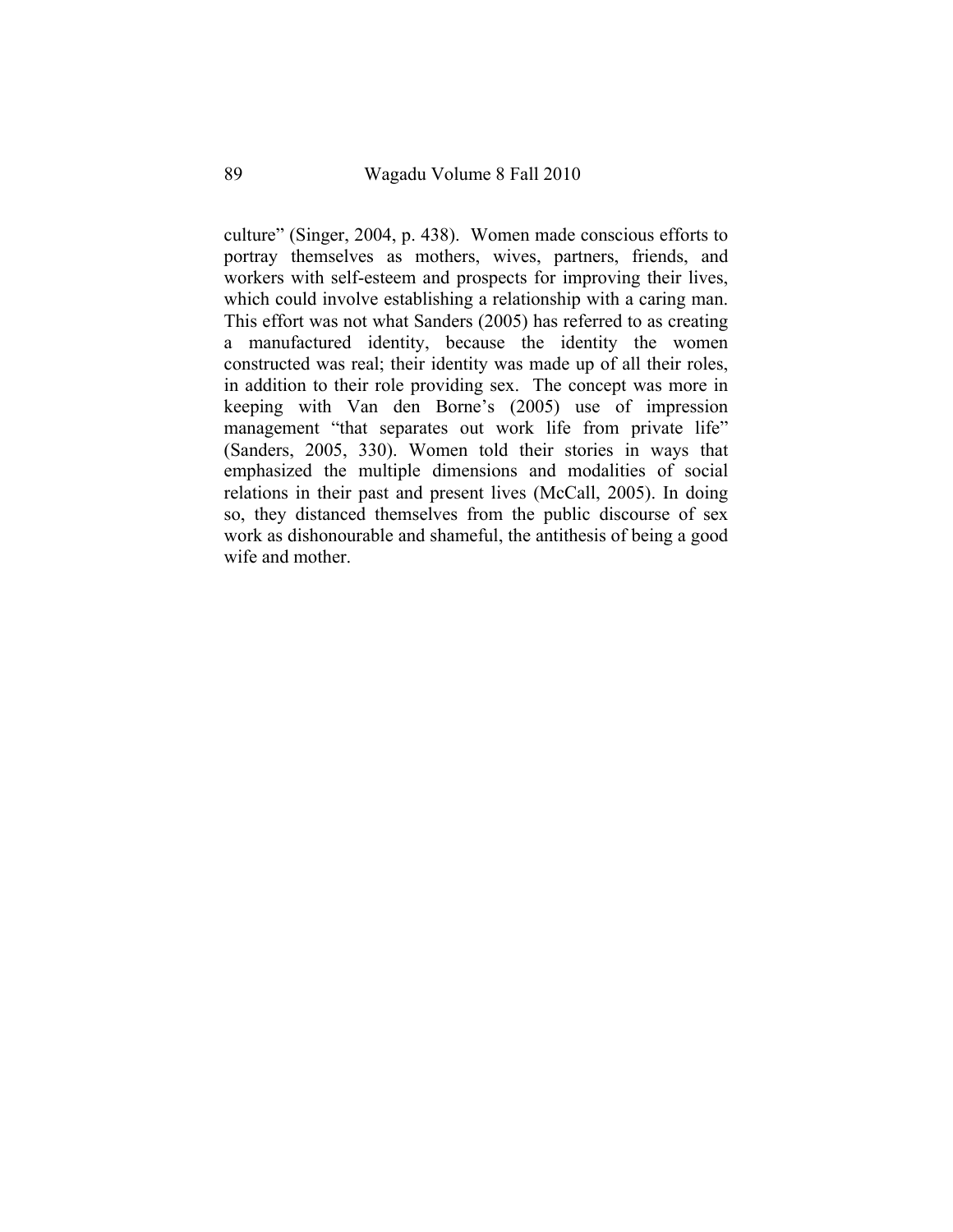## **REFERENCES**

- Blacker, J., C. Opiyo, M. Jasseh, A. Sloggett & J. Ssekamatte-Ssebuliba. (2005). Fertility in Kenya and Uganda: A comparative study of trends and determinants. *Population Studies, 59*(3): 355-373.
- Bott, E. (2006). Pole position: migrant British women producing "selves" through lap dancing work. *Feminist Review*: 23-41.
- Brennan, D. (2004). Women work, men sponge, and everyone gossips: Macho men and stigmatized/ing women in a sex tourist town. *Anthropological Quarterly, 77*(4): 705-733.
- Caldwell, J. & P. Caldwell (1987). The cultural context of high fertility in Sub-
- Saharan Africa. *Population and Development Review* 13(3): 409-437.
- Castañeda, X., V. Ortiz, B. Allen, C. García & M. Hernández-Avila. (1996). Sex masks: The double life of female commercial sex workers in Mexico City.' *Culture, Medicine and Psychiatry, 20*(2): 229-247.
- Devine, A., K. Bowen, B. Dzuvichu, R. Rungsung & M. Kermode (2010) Pathways to sex work in Nagaland, India: Implications for HIV prevention and community mobilization' *AIDS Care, 22*(2): 228-237.
- Dyer, S. (2008). Infertility in African countries: Challenges created by the HIV epidemic. *ESHRE Monographs, 2008*(1): 48.
- Dyer, S., N. Abrahams, M. Hoffman & Z.M. van der Spuy. (2002). "Men leave me as I cannot have children": Women's experiences with involuntary childlessness. *Human Reproduction, 17*(6): 1663.
- Dyer, S., N. Abrahams, N.E. Mokoena & Z.M. van der Spuy. (2004). '"You are a man because you have children": Experiences, reproductive health knowledge and treatment-seeking behavior among men suffering from couple infertility in South Africa. *Human Reproduction, 19*(4) 960.
- Goody E. (1982). *Parenthood and Social Reproduction: Fostering and occupational roles in West Africa*. Cambridge: Cambridge University Press.
- Gregson, S. (1994). Will HIV become a major determinant of fertility in sub- Saharan Africa? *Journal of Development Studies, 30*(3): 650-679.
- Gysels, M., R. Pool & B. Nnalusiba. (2002). Women who sell sex in a Ugandan trading town: Life histories, survival strategies and risk. *Social Science and Medicine, 54*(2): 179-192.
- Harcourt, C. & B. Donovan. (2005). The many faces of sex work. *British Medical Journal, 81* (3): 201.
- Hood, J.C. (2007). Orthodoxy vs. power: The defining traits of grounded theory. In Bryant, A. & K. Charmaz (Eds.), *The Sage handbook of grounded theory* (pp. 151-164). Thousand Oaks, CA.: Sage Publications.
- Lesthaeghe, R. (1989). Social organization, economic crises and the future of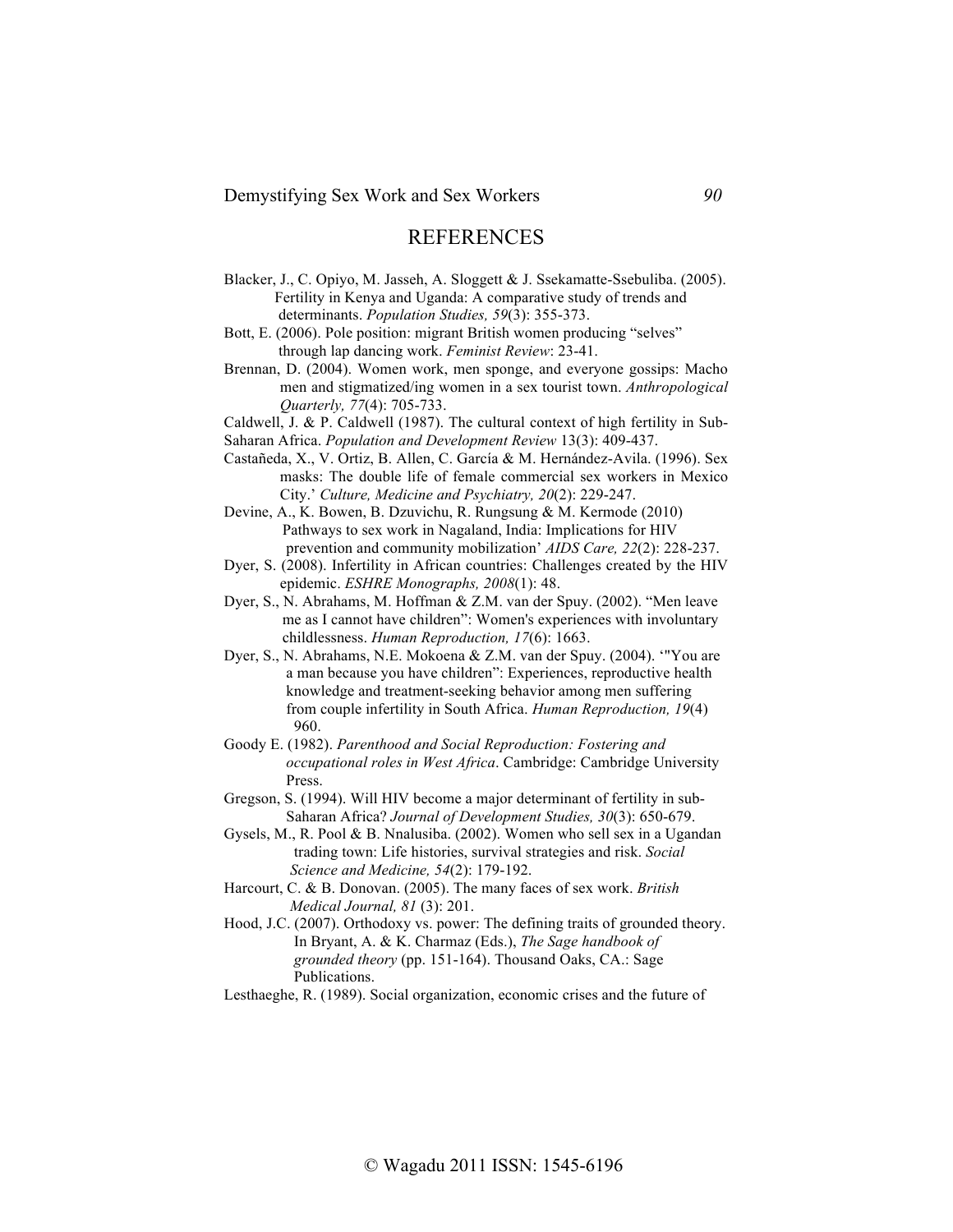fertility control in Africa. In R Lesthaeghe (Ed.), *Reproduction and social organization in Sub-Saharan Africa* (pp. 475-505)*.* Berkeley: University of California Press.

Ludvig, A. (2006). Differences between women? Intersecting voices in a female narrative. *European Journal of Women's Studies, 13*(3): 245-258.

Madhavan S. (2004). Fosterage patterns in the age of AIDS: Continuity and change*. Social Science and Medicine, 58*: 1443-1454.

McCall, L. (2005). The complexity of intersectionality. *Signs: Journal of Women in Culture and Society, 30*(3): 1771-1800.

Page H.J. (1989). Childrearing versus childbearing: Co-residence of mother and child in Sub-Saharan Africa. In R.J. Lesthaeghe (Ed.) *Reproduction and Social Organization in Sub-Saharan Africa* (pp. 401-440). Berkeley: University of California Press.

Roscoe, J. (1965). *The Baganda: their customs and beliefs*. London: Frank Cass.

Sanders, T. (2005). "It's just acting": Sex workers' strategies for capitalizing on sexuality. *Gender, Work and Organization, 12*(4): 319.

Scambler, G. & A. Scambler. (1997). *Rethinking prostitution: purchasing sex in the 1990s.* London: Routledge.

Singer, J. (2004). Narrative identity and meaning making across the adult lifespan: An introduction. *Journal of Personality, 72*(3): 437-460.

Skeggs, B. (1997). *Formations of class and gender: becoming respectable*, London: Sage Publications.

Trotter, H. (2007). Navigating risk: Lessons from the dockside sex trade for reducing violence in South Africa's prostitution industry. *Sexuality Research and Social Policy, 4*(4): 106-119.

UNAIDS. (2009). *UNAIDS guidance note on HIV and sex work*. Geneva: UNAIDS.

Van den Borne, F. (2003). "I am not a prostitute": Discords in targeted HIV/AIDS prevention interventions in urban and trading centers in Malawi. Series on HIV/AIDS in Sub-Saharan Africa: Sex, Gender and Policy. *Working Paper Series, 13*(8).

Van den Borne, F. (2005). *Trying to survive in times of poverty and AIDS: women and multiple partner sex in Malawi*. Her Spinhuis Publishers, Amsterdam.

Vanwesenbeeck, I. (2001). Another decade of social scientific work on sex work: a review of research 1990-2000. *Annual Review of Sex Research, 12*: 242-289.